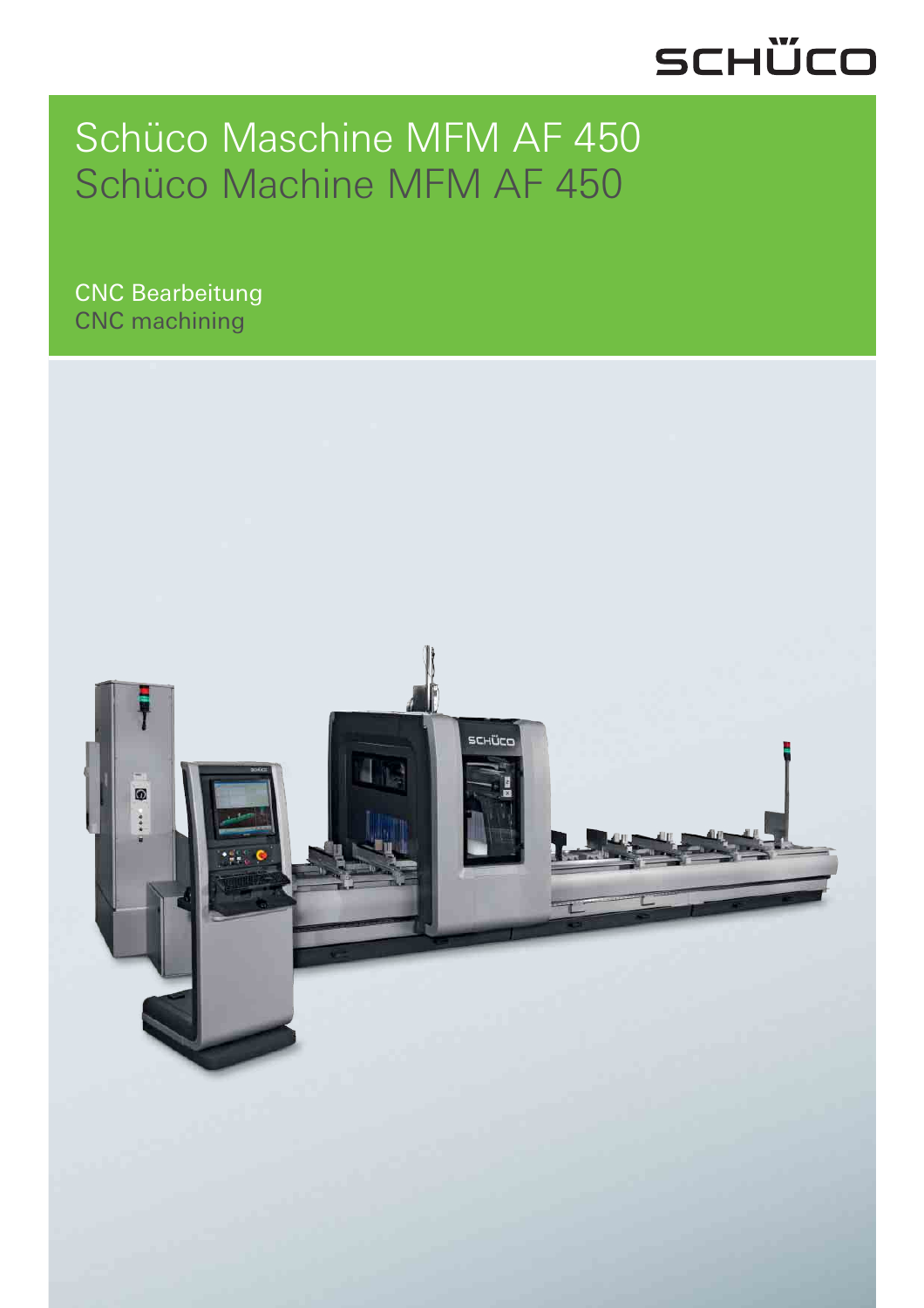### Schüco Maschine MFM AF 450 Schüco Machine MFM AF 450

#### Eine Klasse für sich – 4-Achsen-CNC-Maschine

In a class of its own – 4-axis CNC machine

Die Schüco AF 450 setzt neue Maßstäbe in der Klasse der 4-Achsen-CNC-Maschinen. Auf einer Bearbeitungslänge von 7.200 mm und mit einem großen Bearbeitungsraum von z. B. 420 x 300 mm ist sie sowohl für die Aluminium- als auch für die Stahlprofilbearbeitung ausgelegt. Ein leistungsstarker 7,5-kW-Fräsmotor und ein automatischer Werkzeugwechsler ermöglichen das Arbeiten mit großer Flexibilität. Die Bearbeitungsfunktionen Klinken (Scheibenfräser oder Einschneider), Fräsen, Bohren und Gewindeschneiden lassen sich am bereits zugeschnittenen Profil ausführen. Durch die 3-Seiten-Bearbeitung und die Vor-Kopf-Bearbeitung erhält die Maschine eine hohe Effizienz.

Die hohe Positioniergeschwindigkeit der Maschine (z. B. 80 m/min auf der x-Achse) wird durch die leistungsstarken Direktantriebe und neuste Digitaltechnik ermöglicht. Ein Hochleistungsbus wird für den sehr schnellen Datenaustausch eingesetzt.

The Schüco AF 450 sets new standards in its class of 4-axis CNC machines. It is designed to accommodate processing lengths of 7200 mm and a large processing space of e.g. 420 x 300 mm and to process both aluminium and steel profiles.

The powerful 7.5 kW milling motor and automatic tool changer with 12 locating points allows a high level of flexibility when working. Notching (disc milling cutter or notching tool). routing, drilling and high-speed cutting preparations can be carried out on profiles which have already been cut, and, thanks to 3-sided and end of profile machining, the machine is highly efficient. The high-performance direct drives and the latest digital technology result in the high positioning speed of the machine (e.g. 80 m/min on the X-axis). A high-performance bus is used for the very fast data exchange.

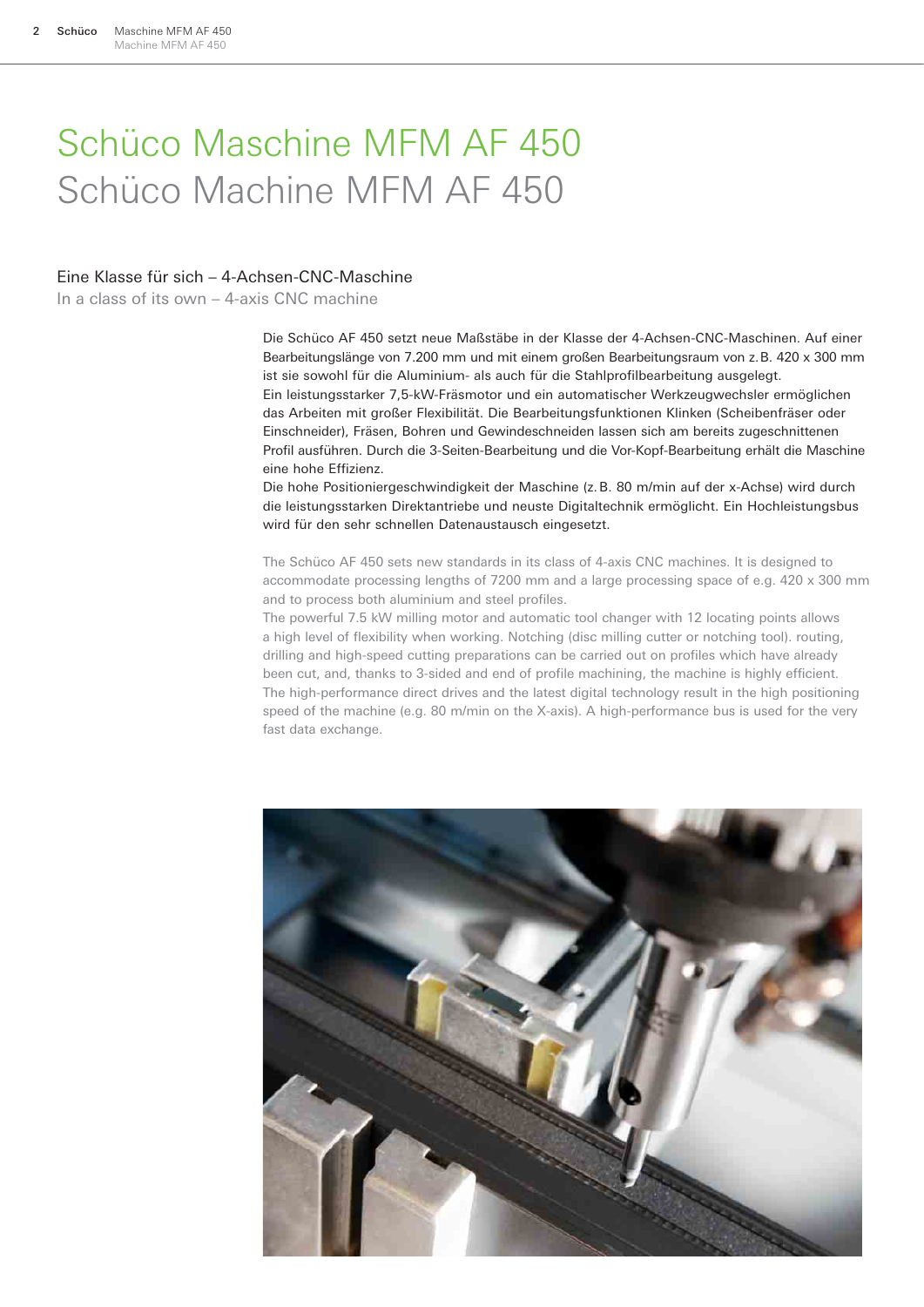

Zur einfachen Bedienung und Ansteuerung steht ein übersichtlicher, ergonomischer Bedienterminal mit 19 Zoll-Farbdisplay zur Verfügung. Die Bearbeitungsdaten für die Schüco AF 450 können direkt in SchüCal generiert und anschließend per USB oder mittels Netzwerk übertragen werden. Eine einfache menügeführte manuelle Programmierung ist ebenfalls möglich. Die Steuerungssoftware Schüco CAM kann auch am PC im Büro eingesetzt werden, um mit der anschaulichen 3-D-Visualisierung der Profile, der Werkzeuge und der Bearbeitung eine Kontrolle vor der eigentlichen Bearbeitung durchzuführen.

Die Fahrbewegungen der Maschine werden von der Steuerung zusätzlich durch die Interpolation der Achsen optimiert. Die Steuerungssoftware berechnet über Optimierungsalgorithmen automatisch die effektivsten Bearbeitungsreihenfolgen.

There is an easy-to-view, ergonomic control panel with 19" screen colour display for easy operation and control. The processing data for the Schüco AF 450 can be generated directly in SchüCal and then transferred by USB or via a network. Easy menu-led manual programming is also possible. The control software Schüco CAM can also be used on a PC in the office, in order to use clear 3-D visualisation to carry out a check of the profiles, the tools and the processes before real processing begins.

Also, interpolation of the axes optimises the direction of travel of the machine by means of the controls.

The control software uses optimisation algorithms that automatically calculate the most effective processing sequence.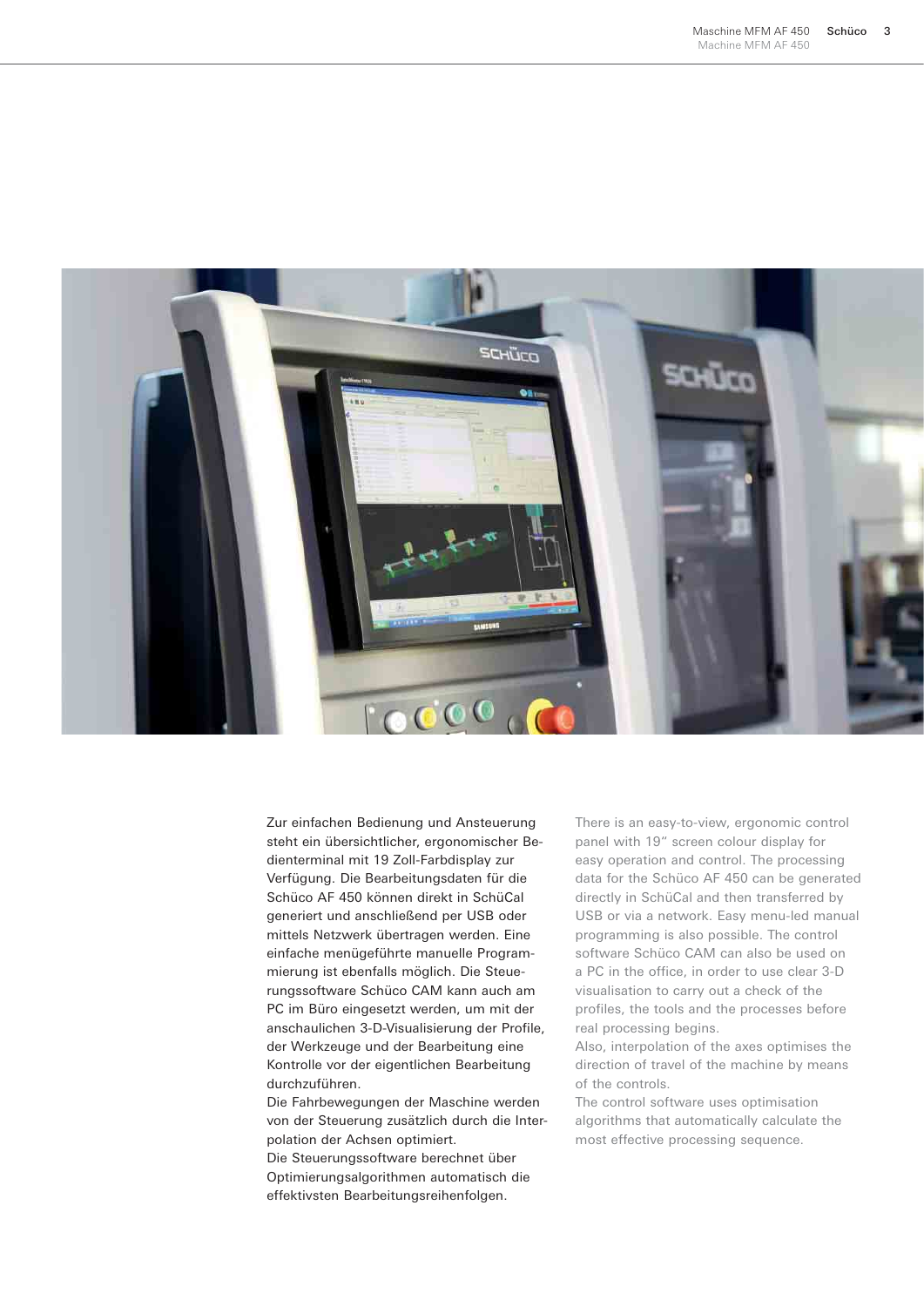## Mehr Technik, mehr Leistung More technology, greater performance



#### **Betriebsarten:**

- **Einzelstab mit Überlänge** Ein Profilstab über die gesamte Bearbeitungslänge von 7.200 mm und darüber hinaus.
- **Multi-Stab mit unterschiedlichen Konturen**

Mehrere Profilstäbe (bis zu 4 Stäbe) in unterschiedlichen Konturen und Längen.

**Pendelbetrieb mit ASP-System** 2 Zonen mit je einem Profilstab. Minimiert die Stillstandzeiten der Maschine, da die Spannerpositionierung und das Be- und Entladen während der Maschinenhauptzeit erfolgen.

#### **Operating modes:**

- **Single Bar** Single profile bar processing over the total processing length of 7200 mm and beyond. ■ **Multi-Bar**
- Mullion-transom constructions. Several profile bars (up to 4 bars) in different contours and lengths.
- **Alternating operation with ASP system** 2 zones with a profile bar in each minimises machine downtime, as clamping and loading and unloading can take place while the machine is carrying out its main operations.



#### **Automatische Spannerpositionierung (ASP):**

Die für die Profilbearbeitung von der Schüco CAM ermittelten Spannerpositionen werden über die Steuerung gleichzeitig, und damit ohne großen Zeitverlust, motorisch angefahren. Durch die softwareunterstütze Positionierung werden Kollisionsgefahren vermieden.

#### **Automatic clamp positioning (ASP):**

The clamp positions generated by Schüco CAM for profile processing are automatically started at the same time via the controls, and therefore without significant time loss. Software supported clamping prevents the risk of collision.



#### **Werkzeugwechsler:**

Das am Portal angebrachte Werkzeugmagazin besitzt durch die gesteuerte Drehachse des Werkzeugwechslers und den zeitoptimierten Wechsel eine extrem kurze Werkzeugwechselzeit.

Das Magazin für 12 Werkzeuge ist für den Bediener frei konfigurierbar.

Die Maschine entwickelt durch den Werkzeugwechsel während des Verfahrens eine große Dynamik.

#### **Tool changer:**

As a result of the controlled axis of rotation and the optimised change time, the tool magazine mounted on the portal has extremely short tool change times.

The 12-tool magazine can be freely configured by the operator.

The tool change while processing is taking place means the machine develops its own dynamic.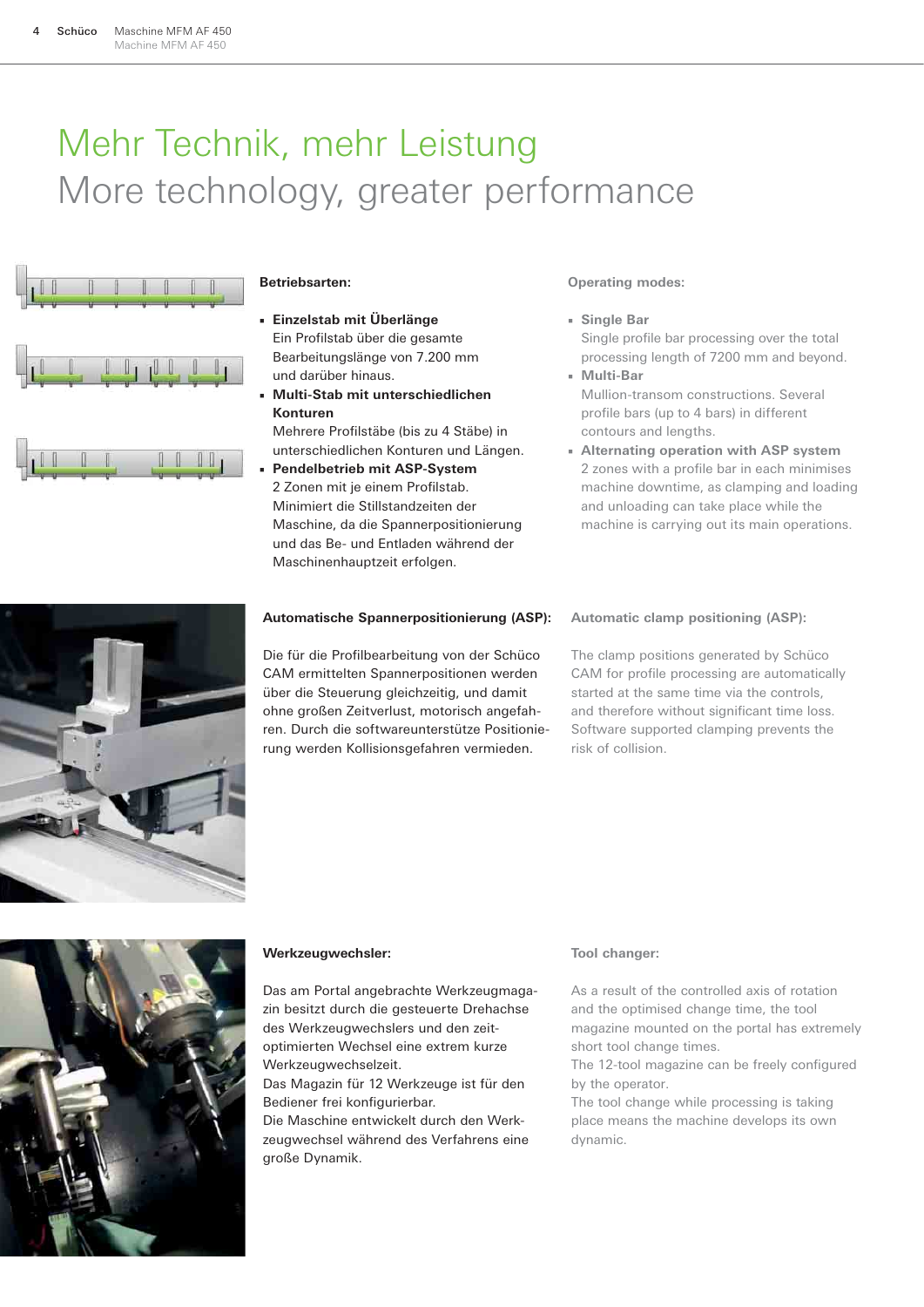#### **Anlagekante:**

Als ergonomisch vorteilhaft erweist sich die nach vorne verlagerte Anlagekante für die Profile. Für den Bediener vereinfachen sich das Hineinlegen und Herausnehmen der Profile wesentlich.

#### **Locating edge:**

The profile locating edge is shifted forwards making it ergonomically favourable. This makes putting the profiles in and taking them out significantly easier for the operator.

#### **Sicherheits-Laserscanner:**

Schutzsystem AF 450 Safety Scan für eine flexible Maschinenzugänglichkeit und weniger Platzbedarf.

- Barrierefreie Maschinenzugänglichkeit
- Einsatz bei unterschiedlichen Betriebsarten
- Optimierter Sicherheitsbereich

#### **Safety laser scanner:**

AF 450 Safety Scan protection system provides flexible machine accessibility and less space requirement.

- Easy-access to the machine
- Use with different operating modes
- Optimised safety area



Ermöglicht das Ausmessen der Profillängen und korrigiert die Längentoleranzen nach dem Zuschnitt. Die Bearbeitungen werden in der Schüco CAM automatisch angepasst.

#### **Profile length measuring device:**

Measures the profile lengths and corrects length tolerances after cutting. Preparations are automatically adjusted in Schüco CAM.





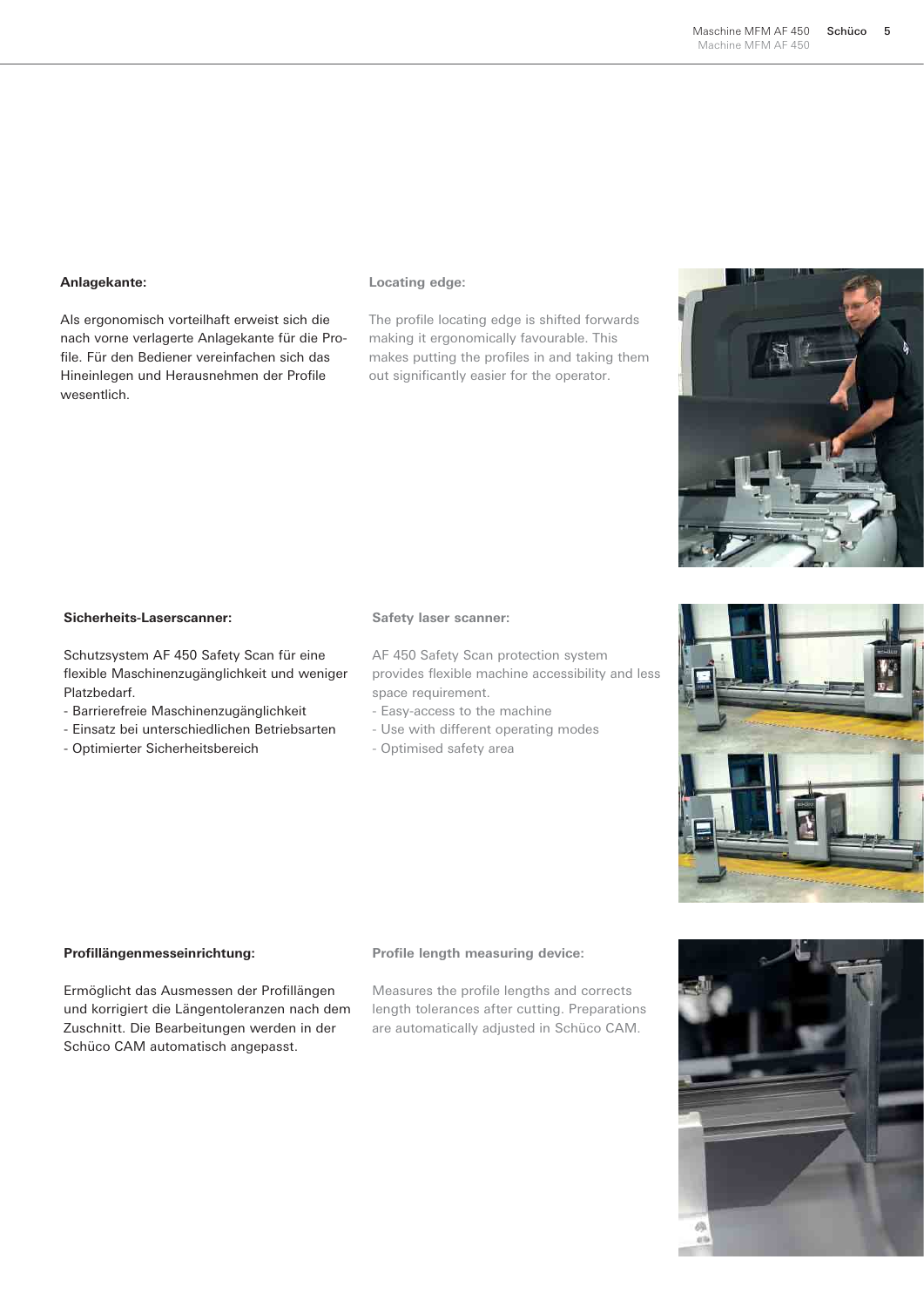### Daten und Fakten einer neuen Generation New generation data and facts

Die neue Bearbeitungsmaschine Schüco AF 450 ist flexibel und leistungsstark und vereint zugleich exzellente Qualität mit Bedienerfreundlichkeit. Die untenstehenden Daten garantieren Ihnen eine zeitsparende und wirtschaftliche Lösung, die in das Schüco Fertigungs-Netzwerk eingebunden ist. Von der modernen Steuerung über die präzisen Absolutwegmesssysteme der CNC-Achsen bis hin zu den neuesten Fräswerkzeugen steht Ihnen eine innovative Maschine zur Verfügung. Durch das zentrale Schmiersystem für die Hauptachsen wird selbst der Wartungsaufwand auf ein Minimum reduziert.

The new Schüco AF 450 processing machine is flexible and powerful, and is both high quality and operator-friendly. The data below guarantees you a time-saving and economical solution which is incorporated into the Schüco fabrication network. From the modern controls and accurate, absolute position-measuring systems of the CNC axes to the latest milling tools, what you have here is an innovative machine. The central lubrication system for the main axes even reduces maintenance requirements to a minimum.

| System-Grundausstattung Basic system components                                                                        |                                                                                           |  |
|------------------------------------------------------------------------------------------------------------------------|-------------------------------------------------------------------------------------------|--|
| Anzahl der gesteuerten Achsen<br>Number of NC driven axes                                                              | 4 + Werkzeugwechsler<br>$4 +$ tool changer                                                |  |
| Verfahrweg der x-Achse [mm]<br>Range of travel of the X-axis [mm]                                                      | 7430                                                                                      |  |
| Max. Verfahrgeschwindigkeit x/y/z [m/min]<br>Max. processing speed X/Y/Z [m/min]                                       | 80/60/40                                                                                  |  |
| <b>Rotation a-Achse</b><br>Rotation of A-axis                                                                          | Von $+90^\circ$ bis $-90^\circ$ kontinuierlich<br>Continuously from $+90^{\circ}$ to -90° |  |
| Werkzeugaufnahme<br>Tool mount                                                                                         | <b>SK 30</b>                                                                              |  |
| Werkzeugabmessungen Fräser/Bohrer max. D/L [mm]<br>Tool dimensions of milling cutter/drill - max. diameter/length [mm] | Ø 20/190                                                                                  |  |
| Werkzeugabmessungen Scheibenfräser max. D [mm]<br>Tool dimensions of side milling cutter - max. diameter [mm]          | Ø 200                                                                                     |  |
| Drehzahlbereich [1/min]<br>Speed [rpm]                                                                                 | Bis 24,000<br>Up to 24,000                                                                |  |
| Fräsmotorleistung [kW] ab Drehzahl [1/min]<br>Milling motor output [kW] from speed [rpm]                               | 7,5 kW bei 6.000 - 12.000 1/min (S1)<br>7,5 kW at $6000 - 12000$ rpm $(S1)$               |  |
| Anzahl der Plätze im Werkzeugmagazin<br>Number of spaces in tool magazine                                              | 12                                                                                        |  |
| Automatisches Positionieren der Spannböcke<br>Automatic positioning of the tension blocks                              | Ja<br>Yes                                                                                 |  |
| Anzahl der Spannböcke<br>Number of tension blocks                                                                      | 8                                                                                         |  |
| Profilanlagen mit Schnellwechselsystem<br>Profile supports with quick release system                                   | Ja<br>Yes                                                                                 |  |

| Bearbeitungsmerkmale Machining features                                               |                                      |  |
|---------------------------------------------------------------------------------------|--------------------------------------|--|
| Max. Querschnitt (B x H)                                                              | 420 x 300 (bei 110 mm Werkzeuglänge) |  |
| Max. Cross selection (W x H) / Lenght                                                 | 420 x 300 (at 110 mm tool-length)    |  |
| Bewegung: Profilstab/Werkzeug                                                         | Werkzeug                             |  |
| Movement: profile bar/tool                                                            | Tool                                 |  |
| Max. Anzahl der Profile je Maschinenbestückung<br>Max. number of profiles per machine | $\overline{4}$                       |  |
| Anzahl der Profilfestanschläge<br>Number of fixed profile stops                       | 4                                    |  |
| Umsetzen der Spannböcke während 2 Bearbeitungsschritten                               | Automatisch                          |  |
| Changing the tension blocks in 2 operations                                           | Automatic                            |  |
| Stahlbearbeitung (bis 5 mm Wandstärke) möglich                                        | Ja                                   |  |
| Stell can be processed (up to a wall Thickness of 5 mm)                               | Yes                                  |  |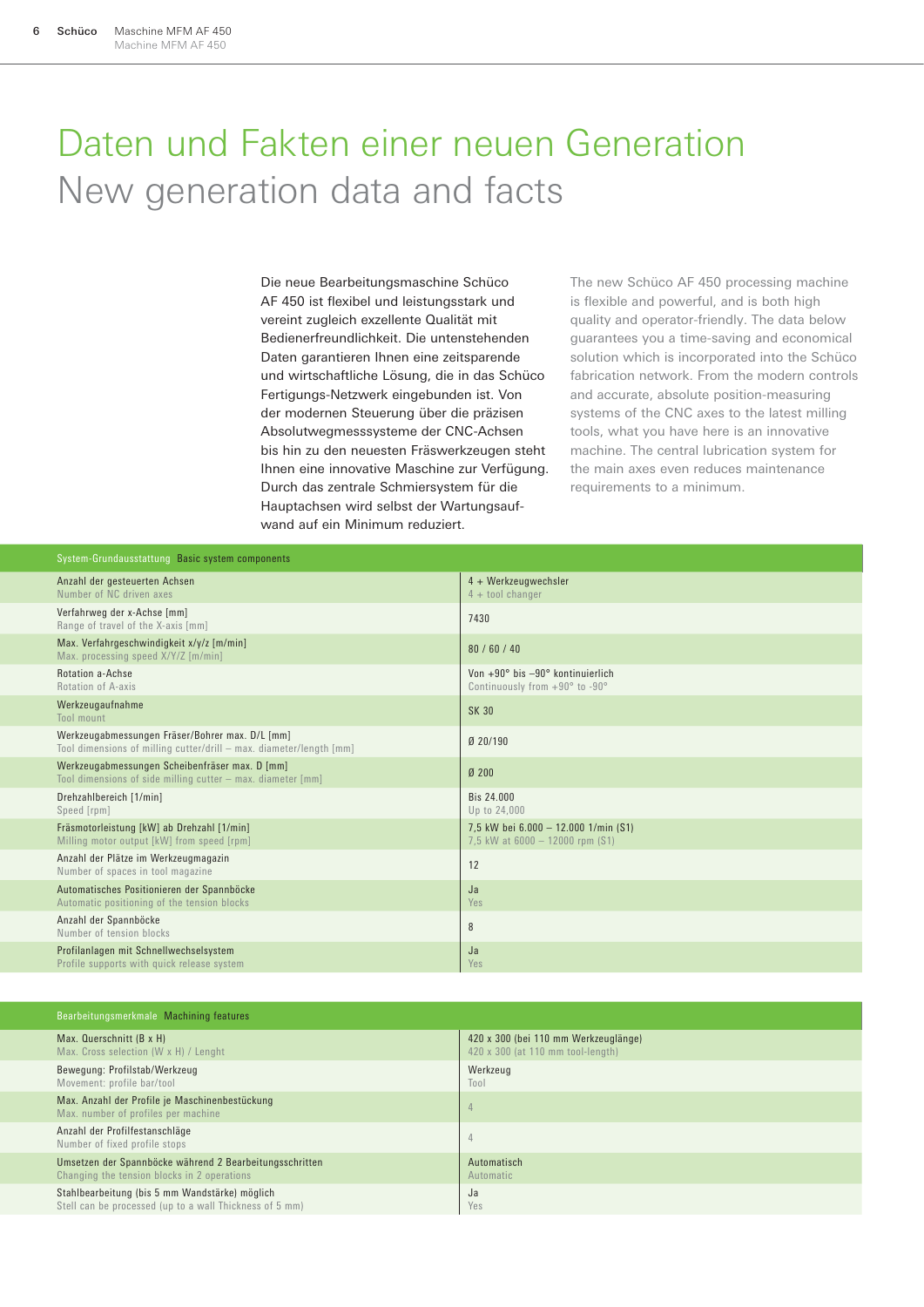



Layout AF 450 Layout AF 450

| Elektronik/Software-Ausstattung Electronics/Software                  |                                  |  |
|-----------------------------------------------------------------------|----------------------------------|--|
| <b>PC-Steuerung</b>                                                   | Ja                               |  |
| PC control                                                            | Yes                              |  |
| Bedienterminal mit Bildschirm                                         | 19" TFT-Farbdisplay              |  |
| Control panel with screen                                             | 19" TFT colour screen            |  |
| Maschinensoftware Schüco CAM                                          | ln <sub>k</sub>                  |  |
| Machine software Schüco CAM                                           | Included                         |  |
| Maschinenbedienung auf Windows®-Basis mit Menüführung                 | Ja                               |  |
| Menu-orientated machine operation running under Windows®              | Yes                              |  |
| Eigenprogrammierung ohne NC-/CNC-Kenntnisse                           | Ja                               |  |
| Programmable without prior NC/CNC knowledge                           | Yes                              |  |
| Schüco CAM auf Bürorechner installierbar (Bearbeitungsvisualisierung) | Ja                               |  |
| Schüco CAM can be installed on an office PC (to visuallise machining) | Yes                              |  |
| Autom. Erzeugen von Bearbeitungsdaten in SchücCal MCO                 | AF 450 Ansteuerungsmodul (Miete) |  |
| Automatic generation of fabrication data by SchüCal MCO               | AF 450 control module (lease)    |  |
| WZ-Wechsel-Optimierung bezogen auf Einsatzhäufigkeit                  | Ja                               |  |
| Tool changer optimisation related to frequency of use                 | Yes                              |  |
| Profilerkennung mittels Barcode                                       | Option Funkhandscanner           |  |
| Profile recognition by means of barcodes                              | Optional barcode scanner         |  |
| USB. CD-ROM                                                           | $lnkl$ .                         |  |
| USB, CD-ROM                                                           | Included                         |  |
| Fernwartungssoftware                                                  | ln <sub>k</sub>                  |  |
| Remote maintenance software                                           | Included                         |  |
| Netzwerkkarte                                                         | ln <sub>k</sub>                  |  |
| Network card                                                          | Included                         |  |
|                                                                       |                                  |  |

| Sicherheitseinrichtung Safety devices       |          |  |
|---------------------------------------------|----------|--|
| Sicherheits-Laserscanner AF 450 Safety Scan | Inkl.    |  |
| Safety laser scanner AF 450 Safety Scan     | Included |  |

| Service Services                               |                                                       |
|------------------------------------------------|-------------------------------------------------------|
| Grundschulung in Bielefeld                     | Inkl.                                                 |
| Basic training in Bielefeld                    | Included                                              |
| Service Desk für Ansteuerungsmodul SchüCal MCO | Im SchüCal AF 450 Ansteuerungsmodul enthalten (Miete) |
| Service Desk for control module SchüCal MCO    | AF 450 control module included with SchüCal (lease)   |

®) Registered trademark of the Microsoft Corporation